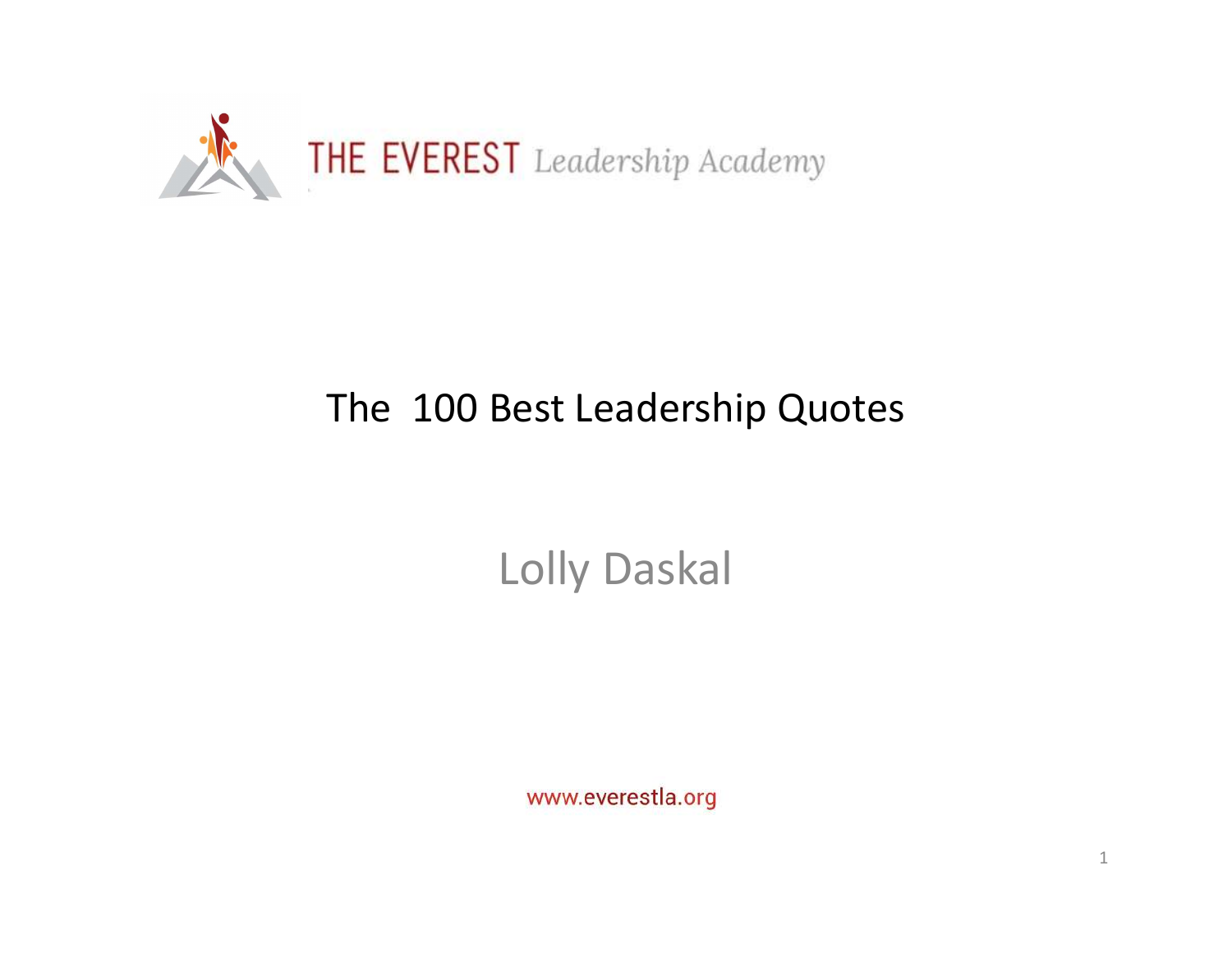

- James Humes
- <sup>2.</sup> THE EVEREST Leadership Academy<br>
2. "You are not here merely to make a living. You are here in order to enable the world to live<br>
2. "You are not here merely to make a living. You are here in order to enable the world more amply, with greater vision, with a finer spirit of hope and achievement. You are here to enrich the world, and you impoverish yourself if you forget the errand." <sup>2</sup><br>3. "Every time you have to speak, you are auditioning for lea<br>3. "You are not here merely to make a living. You are here in<br>3. "You are not here merely to make a living. You are here in<br>3. "Don't follow the crowd, let 4. "Every time you have to speak, you are auditioning for leadership"<br>
4 James Humes<br>
2. "You are not here merely to make a living. You are here in order to enable the world to live<br>
more amply, with greater vision, with a

Woodrow Wilson

- Margaret Thatcher
- within them."

M.D. Arnold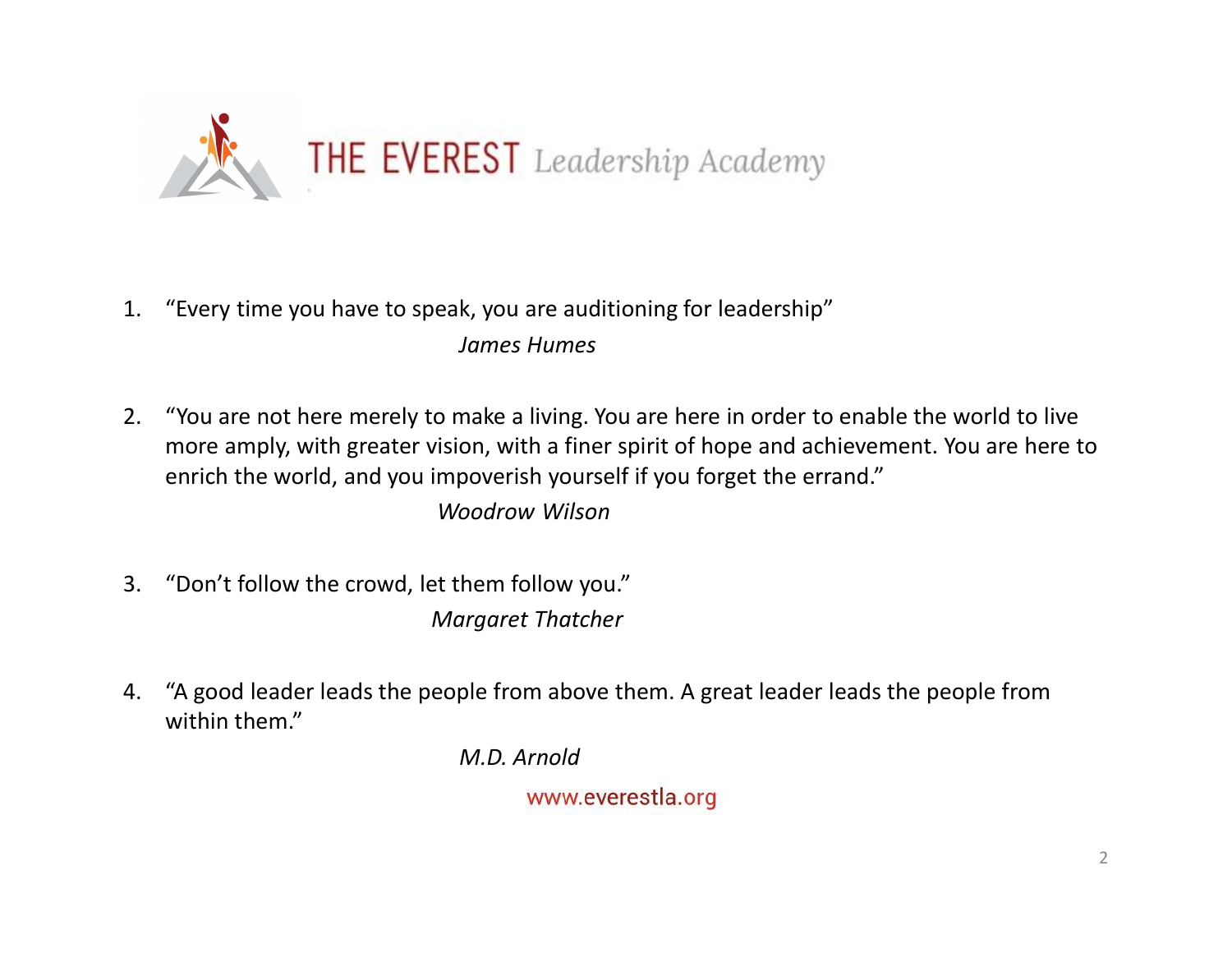

- 5. "We are what we pretend to be, so we must be careful about what we pretend to be." Kurt Vonnegut
- 6. "Leadership is the art of giving people a platform for spreading ideas that work." Seth Godin
- 7. "The greatest leader is not necessarily the one who does the greatest things. He is the one that gets the people to do the greatest things." Ronald Reagan
- 8. "To add value to others, one must first value others." John Maxwell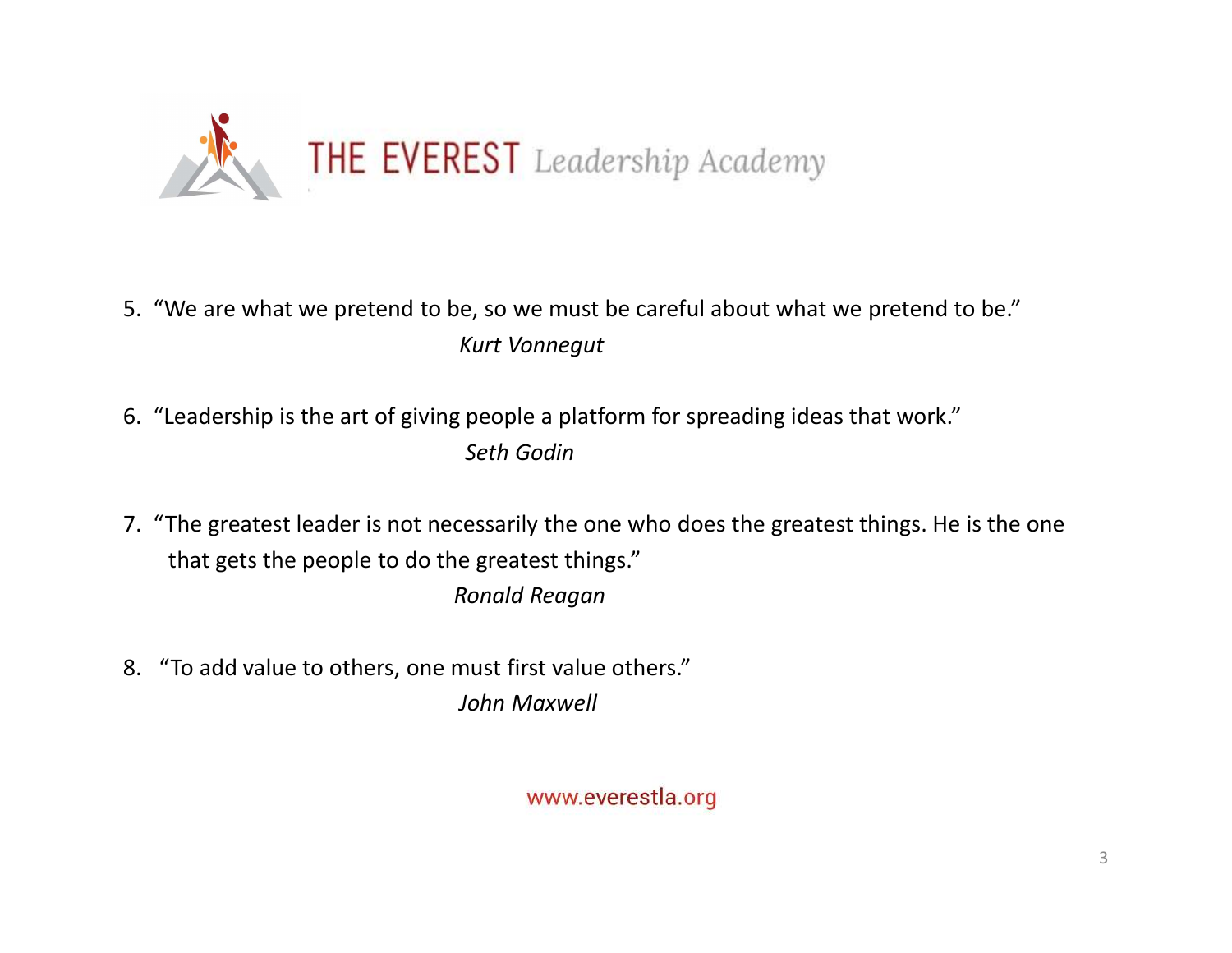

THE EVEREST Leadership Academy<br>9. "A true leader has the confidence to stand alone, the courage to make tough decisions, and<br>0 compassion to listen to the needs of others. He does not set out to be a leader, but becomes<br>on compassion to listen to the needs of others. He does not set out to be a leader, but becomes one by the equality of his actions and he integrity of his intent." 10. "The task of the leader is to get their people from where they are to where they have not the needs of others. He does not set out to be a leader, but becomes<br>one by the equality of his actions and he integrity of his 11. "Treat people as if they were what they ought to be, and you help decisions, and<br>
11. "The task of the leader is to get their people from where they are to where they have not<br>
12. "The task of the leader is to get th 12. "I suppose leadership at one time meant muscles; but today it means getting a leader, but becomes<br>
12. "The task of the leader is to get their people from where they are to where they have not<br>
12. "The task of the lea

Douglas MacArthur

been."

Henry Kissinger

are capable of being'"

Johann Wolfgang von Goethe

people."

Mahatma Gandhi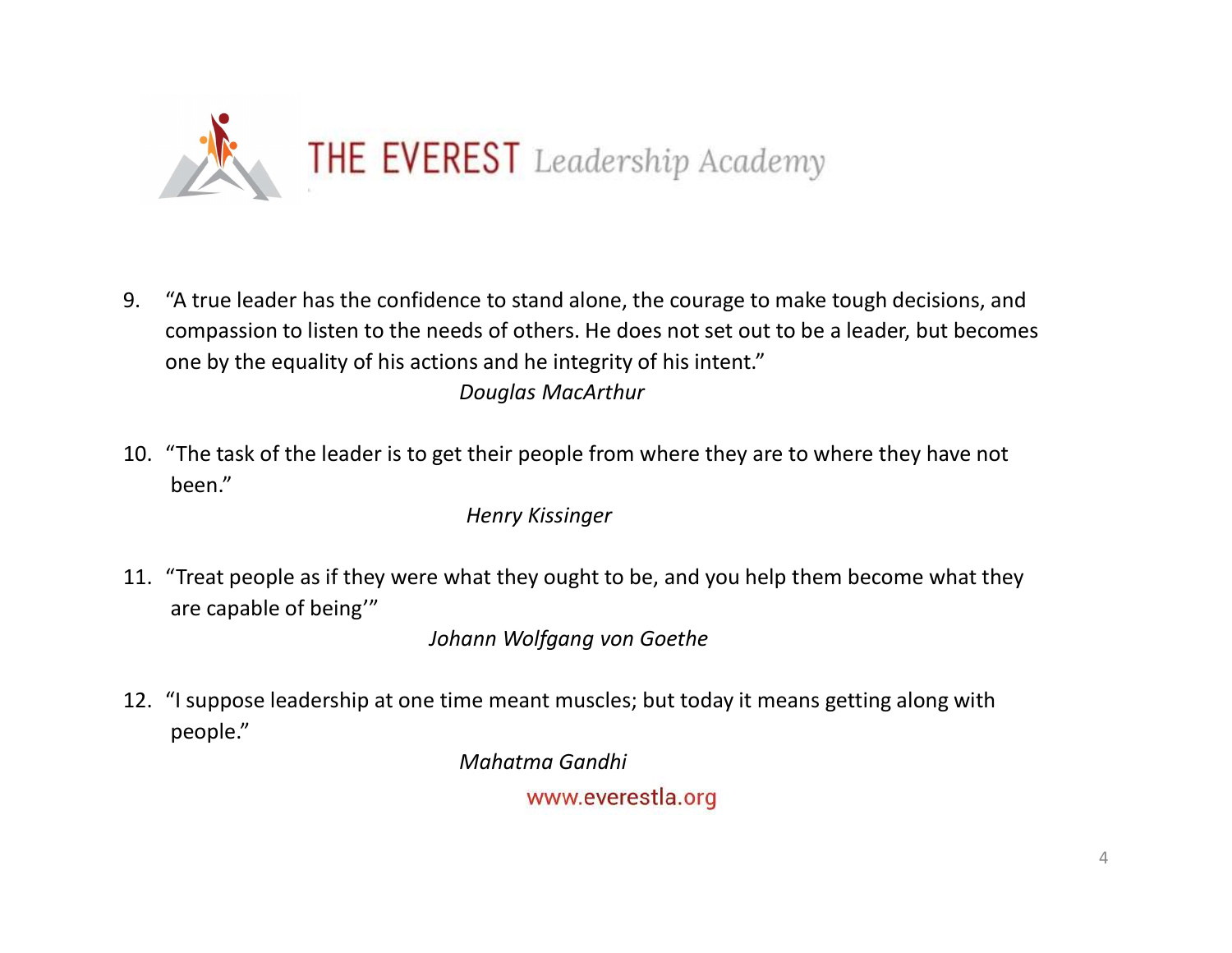

- 13. "There are no office hours for leaders." Cardinal J. Gibbons
- 14. "When people talk, listen completely." Ernest Hemingway
- 15. "I can give you a six-word formula for success: Think things through-then follow through." Edward Rickenbacker 16. "There are no office hours for leaders."<br>
2016 Containers of Contains of Law Contains of Law Contains of Law Contains of Law Contains of the six-word formula for success: Think things through-then follow through."<br>
16.
- emergency."

Arnold Glasow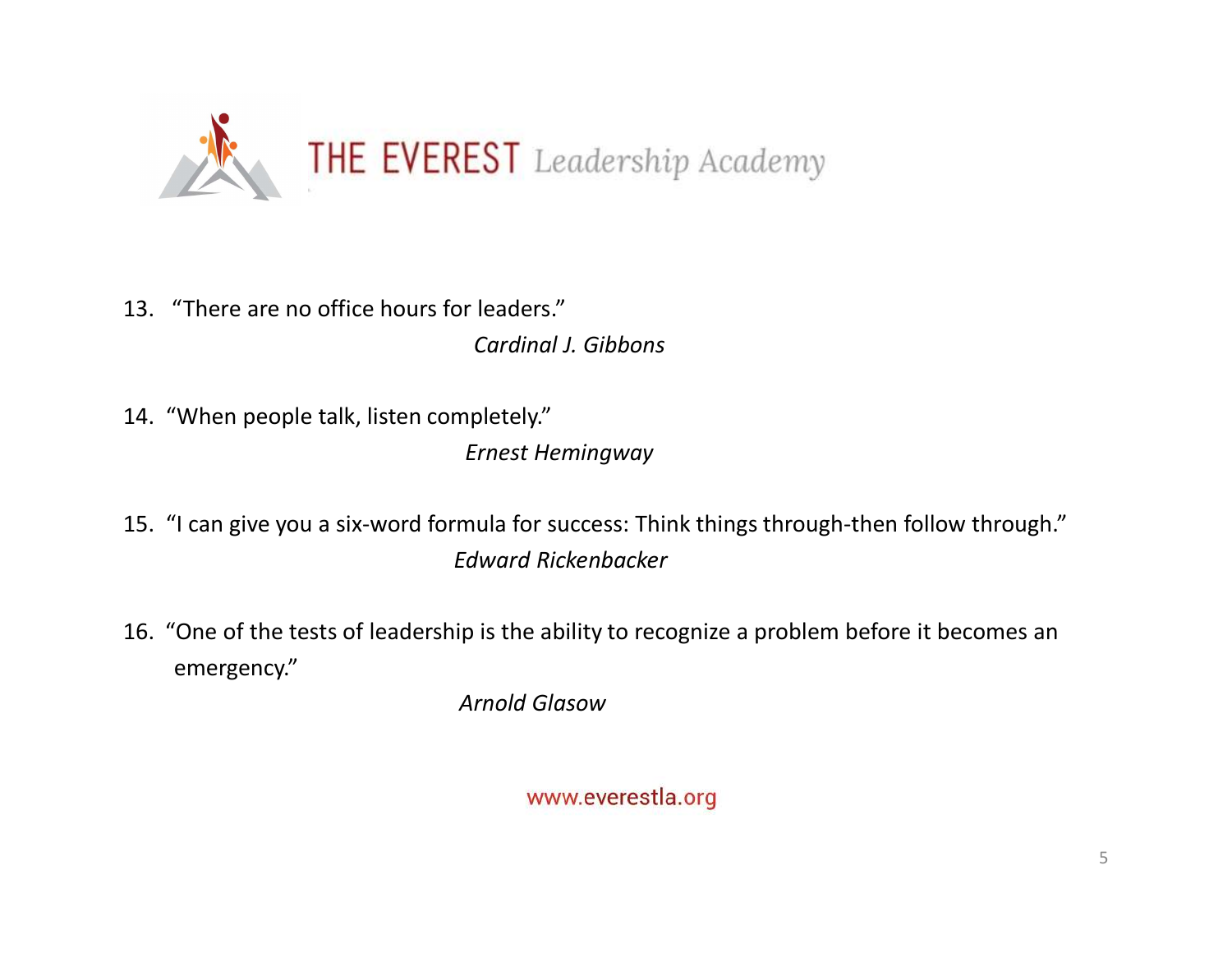

what we can become."

DeSeaux

- 18. "The quality of a leader is reflected in the standards they set for themselves." Ray Kroc
- 19. "Do what you feel in your heart to be right, for you'll be criticized anyway." Eleanor Roosevelt
- 21. "The important thing is this: to be able to give up in any given moment all that we are for<br>what we can become."<br>DeSeaux<br>18. "The quality of a leader is reflected in the standards they set for themselves."<br> $Ray Kroc$ <br>19. is: Try to please everybody."

Herbert Swope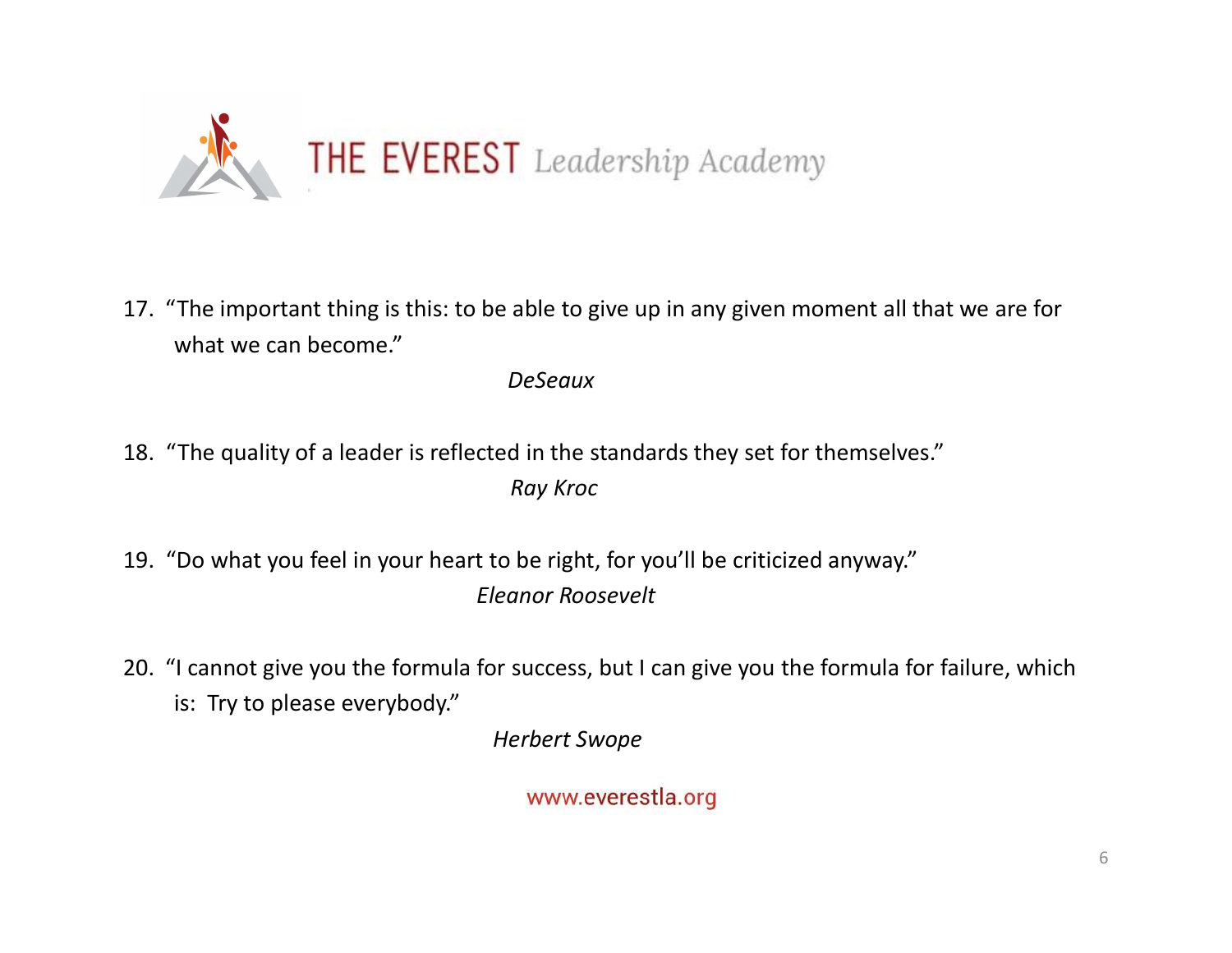

- THE EVEREST Leadership Academy<br>21. "True leadership lies in guiding others to success in ensuring that everyone is performing<br>32. "True leadership lies in guiding others to success in ensuring that everyone is performi at their best, doing the work they are pledged to do and doing it well." Bill Owens **22.** "True leadership lies in guiding others to success - in ensuring that everyone is performing at their best, doing the work they are pledged to do and doing it well."<br>Bill Owens<br>22. "Becoming a leader is synonymous wi
- that difficult."

Warren Bennis

- 23. "Wisdom is knowing what to do next, skill is knowing how to do it, and virtue is doing it." David Star Jordan
- 21. "True leadership lies in guiding others to success in ensuring that everyone is performing<br>
22. "Becoming a leader is synonymous with becoming yourself. It is precisely that simple and it is also<br>
22. "Becoming a le True leadership lies in guiding others to success - in ensuring that everyone is performing<br>
at their best, doing the work they are pledged to do and doing it well."<br> *Bill Owens*<br>
(Becoming a leader is synonymous with bec ethics, principles, motivation, conduct. Invest at least 20 percent leading those with authority over you and 15 percent leading your peers."

Dee Hock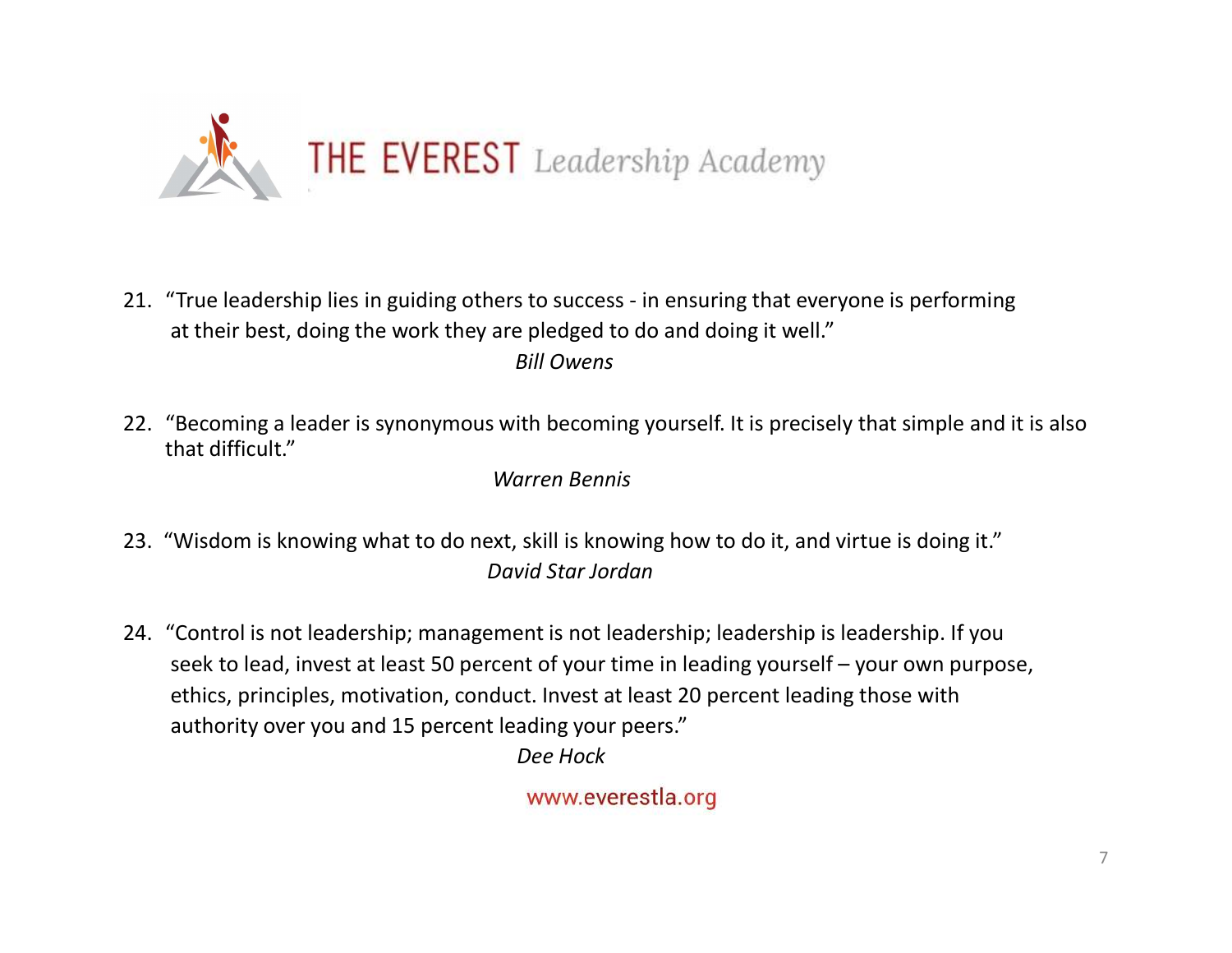

- 25. "Leaders don't inflict pain, they share pain." Max Depree
- 26. "Wise leaders generally have wise counselors because it takes a wise person themselves to distinguish them." 22. "Leaders don't inflict pain, they share pain."<br>27. "Leaders generally have wise counselors because it takes a wise person themselves to<br>28. "Wise leaders generally have wise counselors because it takes a wise person th

Diogenes of Sinope

- Harvey S. Firestone
- 28. "Management is doing things right; leadership is doing the right thing." Peter F. Drucker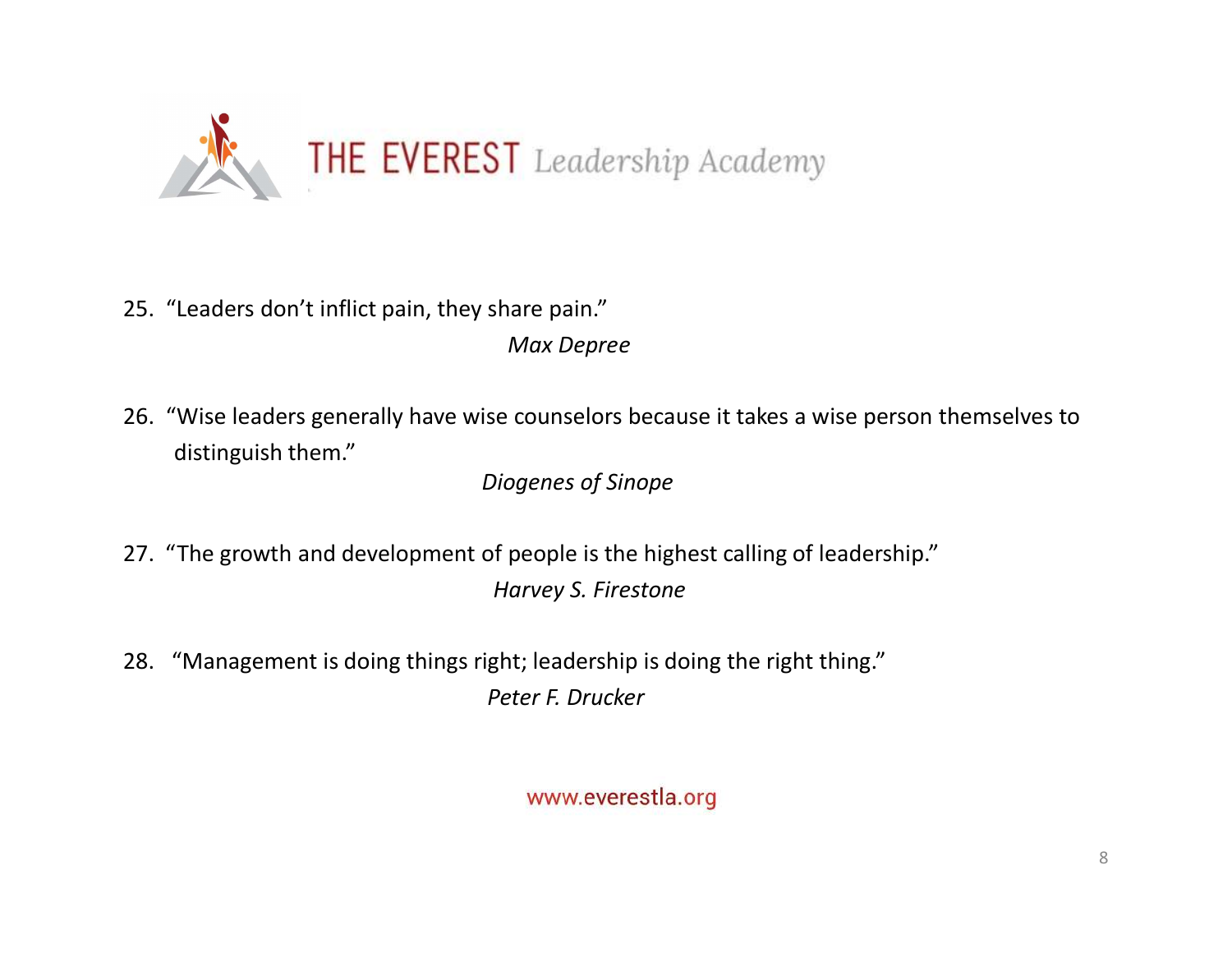

- 29. "The function of leadership is to produce more leaders, not more followers." Ralph Nader
- Warren G. Bennis
- 31. "The function of leadership is to produce more leaders, not more followers."<br>
31. "Leadership is the capacity to translate vision into reality."<br>
31. "There exist limitless opportunities in every industry. Where there will always be a founder."

Charles F. Kettering

32. "A leader is a person you will follow to a place you would not go by yourself." Joel Barker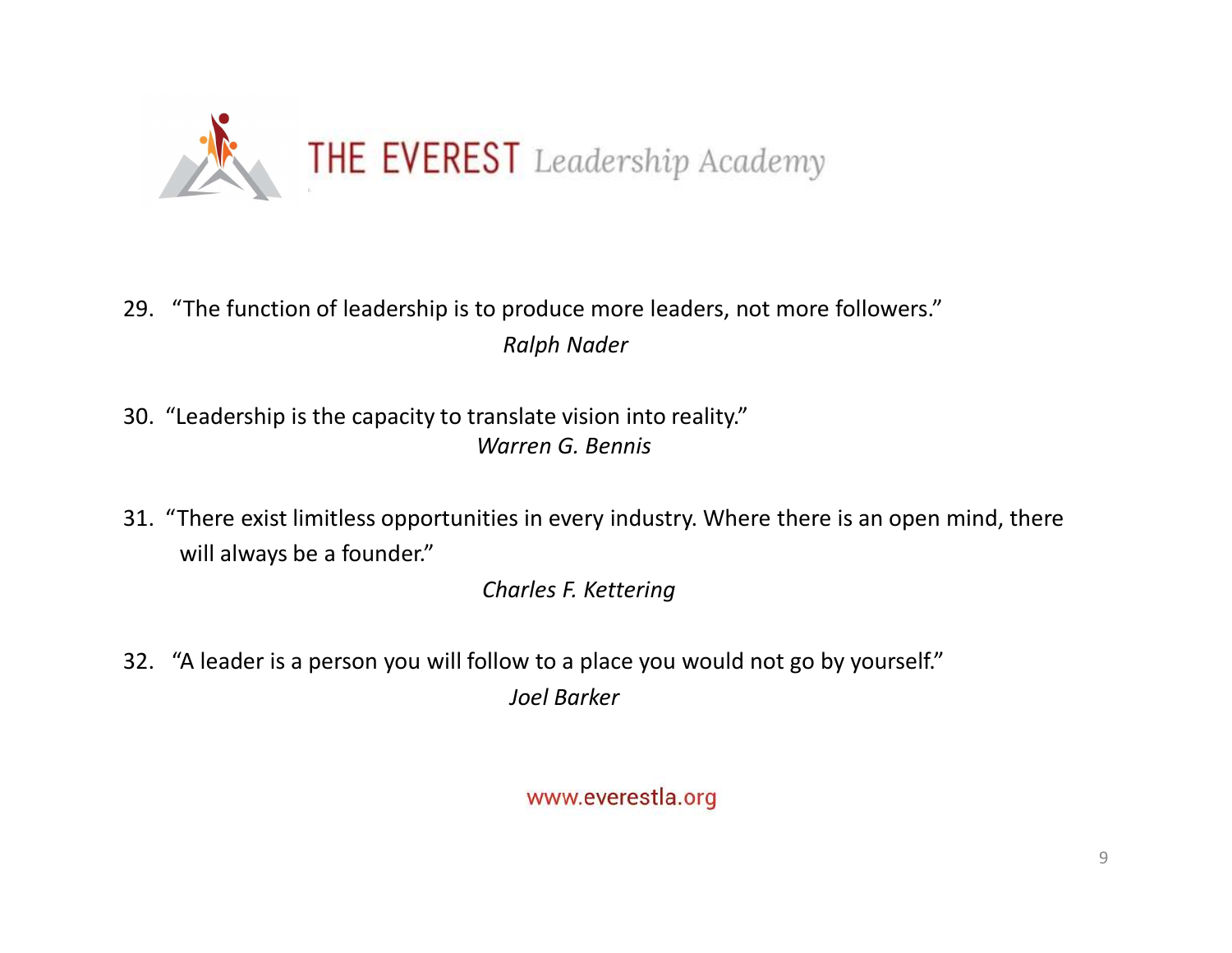

the credit."

# Arnold Glasow

results, not attributes."

Peter F. Drucker

- 35. "A leader is one who knows the way, goes the way, and shows the way." John Maxwell
- 36. "Leaders think and talk about the solutions. Followers think and talk about the problems." Brian Tracy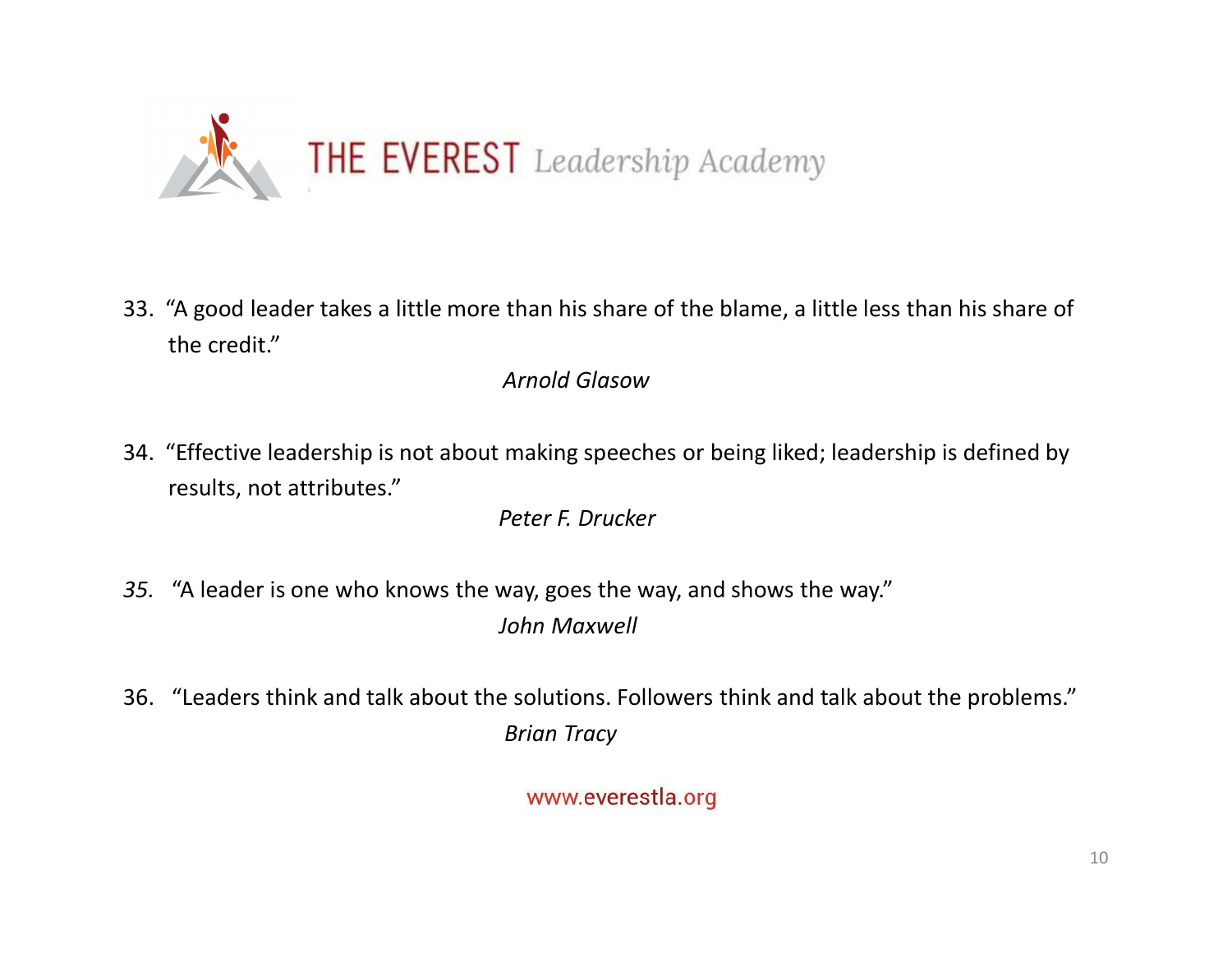

wants to do it."

# Dwight D. Eisenhower

- the primary sources of creativity." Margaret Wheatley 37. "Leadership is the art of getting someone else to do something you want done because he<br>wants to do it."<br>Dwight D. Eisenhower<br>38. "The things we fear most in organizations – fluctuations, disturbances, imbalances – ar 40. "A leader shapes people between they want to getting someone else to do something you want done because ne<br>
40. "The things we fear most in organizations – fluctuations, disturbances, imbalances – are<br>
the primary sour
- they will say: we did it ourselves."

Lao Tzu

necessarily want to go, but ought to be."

Rosalynn Carter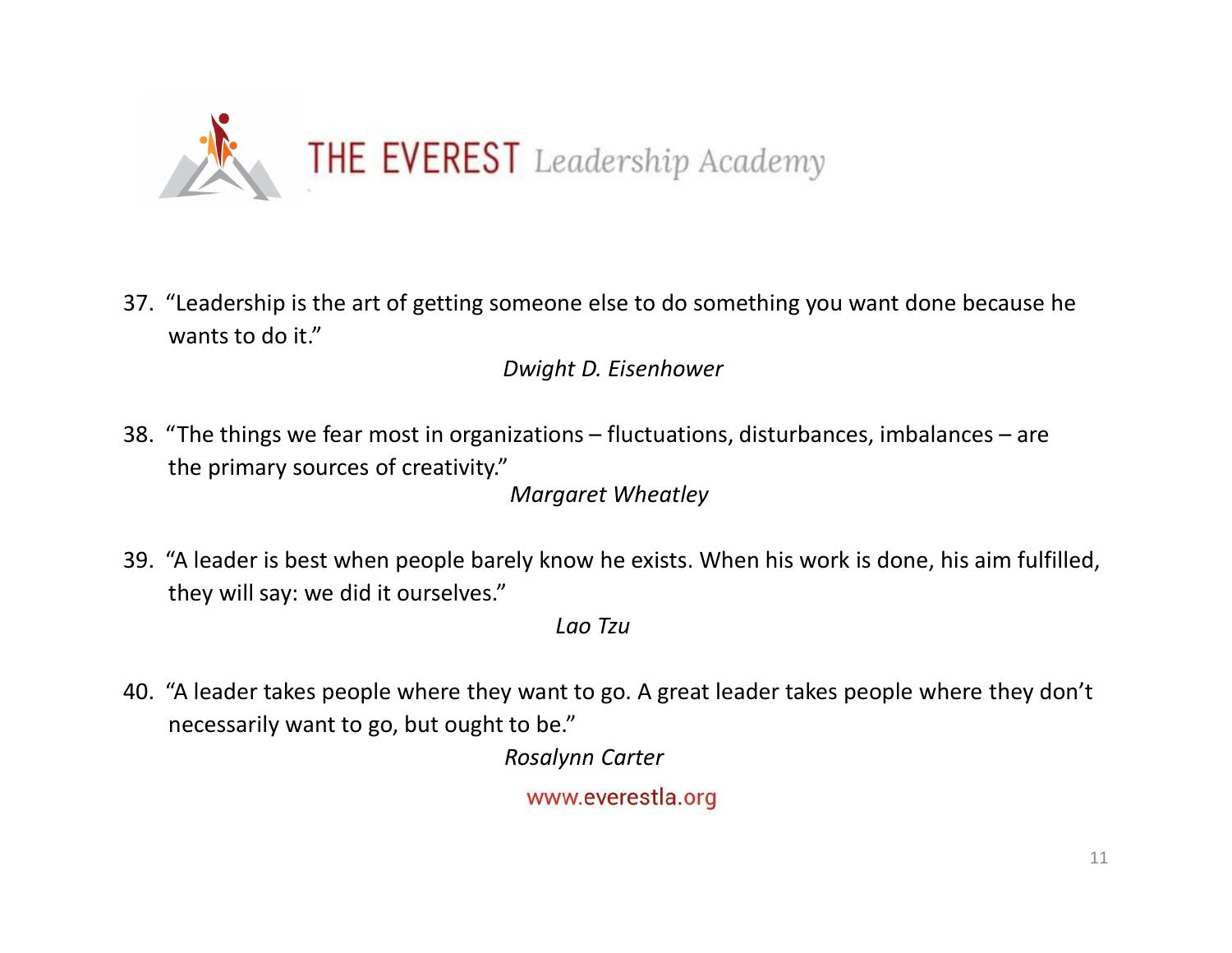

- 41. "The art of leadership is saying no, not saying yes. It is very easy to say yes." Tony Blair
- 42. "The price of greatness is responsibility." Winston Churchill
- 43. "A genuine leader is not a searcher for consensus but a molder of consensus." Martin Luther King, Jr.
- 44. "Today a reader, tomorrow a leader."

Margaret Fuller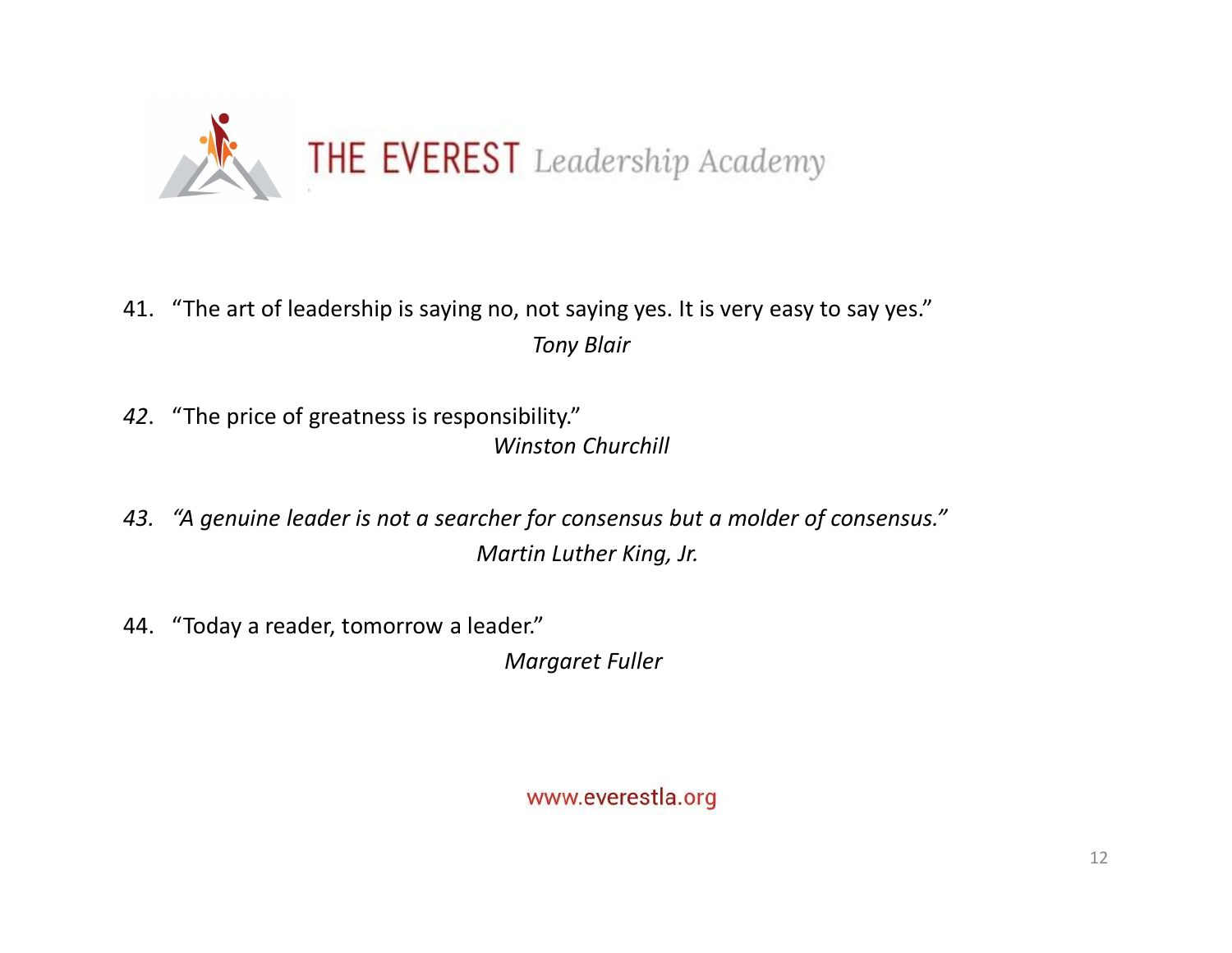

45. "Never doubt that a small group of thoughtful, concerned citizens can change the world. Indeed it is the only thing that ever has."

Margaret Mead

- 46. "The highest of distinctions is service to others." King George VI
- 47. "If you're not sure where you are going, you're liable to end up someplace else." Robert F. Mager thoughtiul, concerned citizens can change the world.<br>
In has."<br> *Margaret Mead*<br>
ce to others."<br> *King George VI*<br>
coing, you're liable to end up someplace else."<br>
Robert F. Mager<br>
he sea is calm."<br>
Publilius Syrus<br>
WWW.ev
- 48. "Anyone can hold the helm when the sea is calm."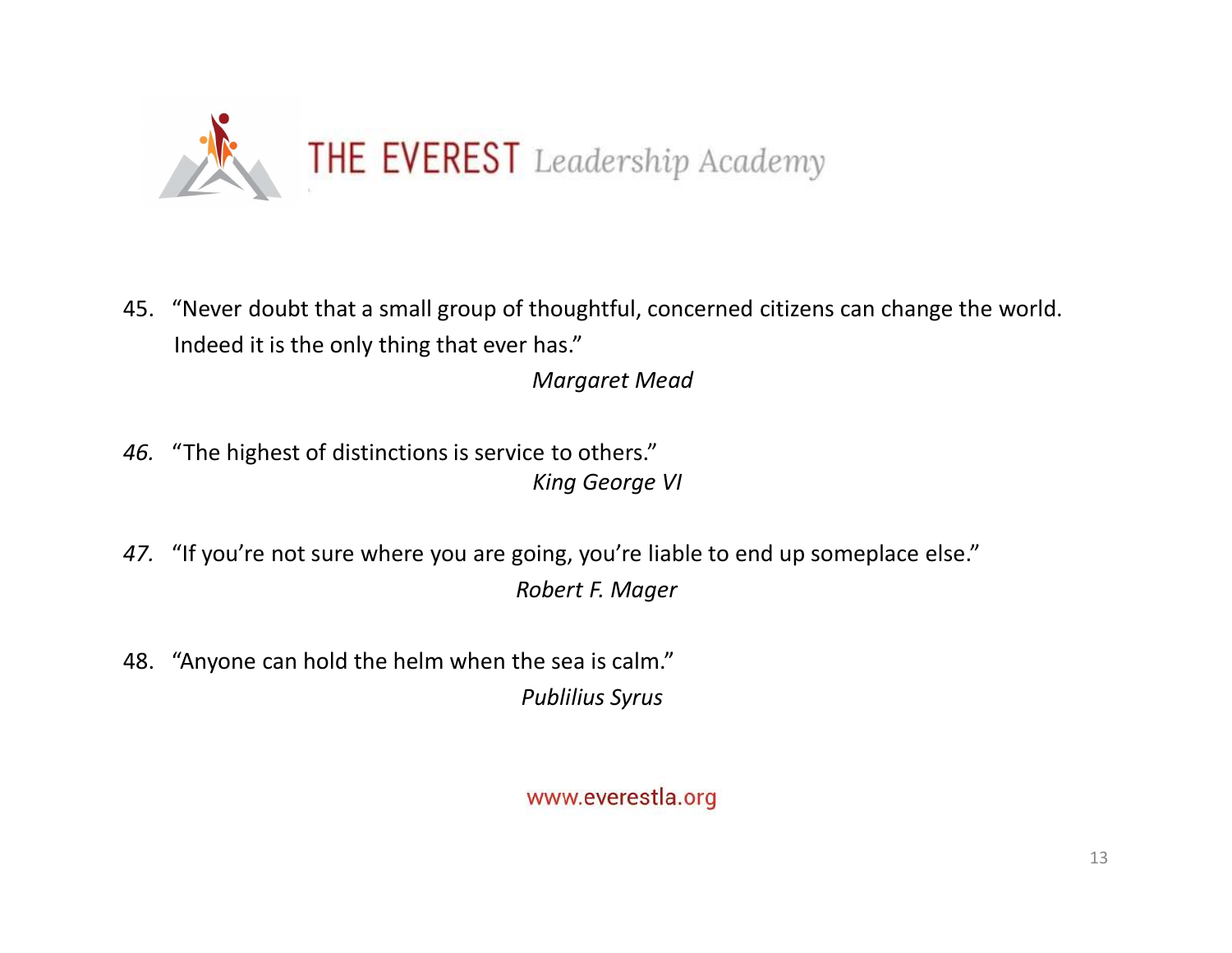

or position." 49. "Become the kind of leader that people would follow voluntarily, even if you had no title<br>
or position."<br> *Brian Tracy*<br>
56. "You manage things; you lead people."<br> *Grace Murray Hopper*<br>
51. "A great person attracts gr

Brian Tracy

- 50. "You manage things; you lead people." Grace Murray Hopper
- 51. "A great person attracts great people and knows how to hold them together." Johann Wolfgang Von Goethe
- another."

John C. Maxwell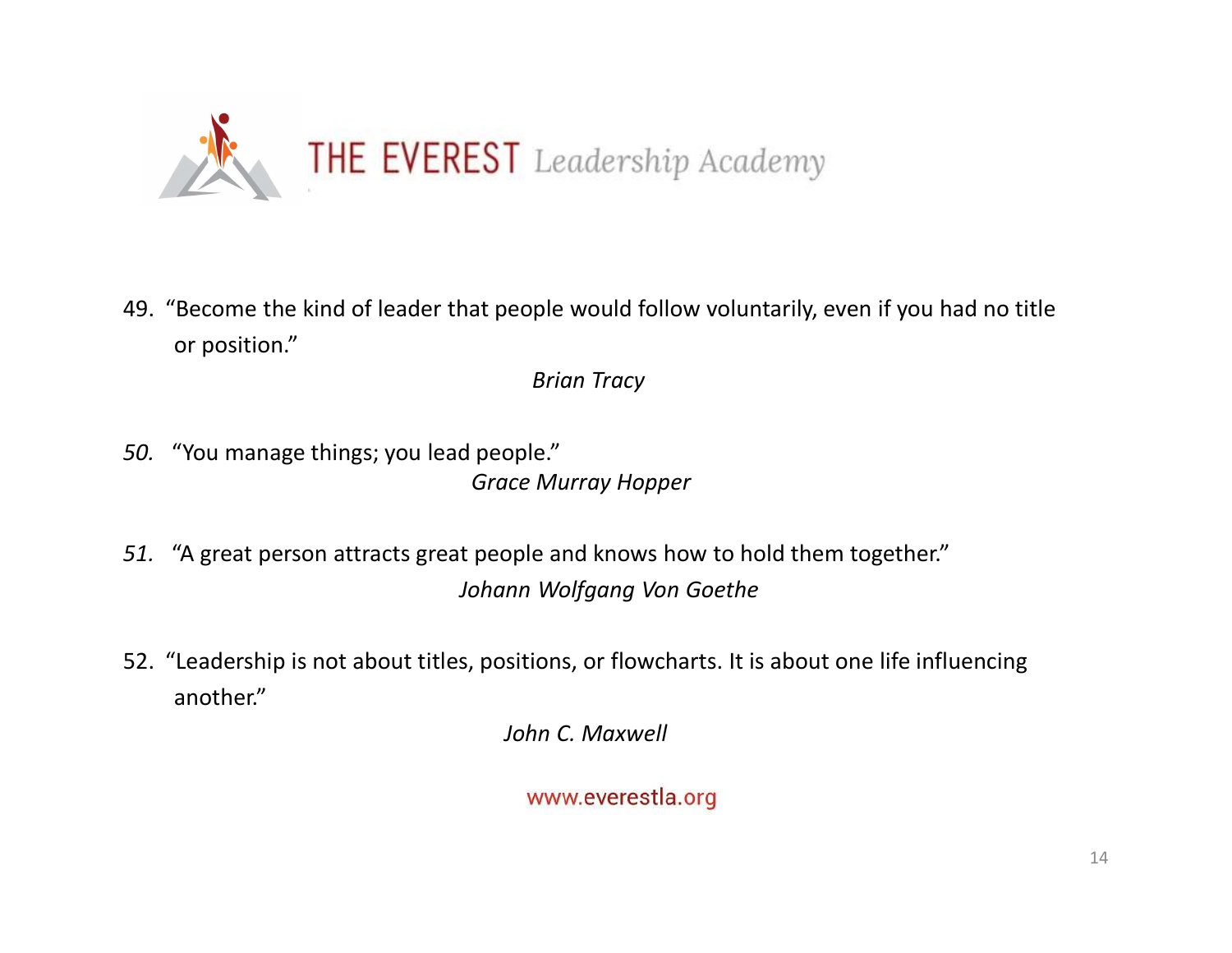

- 53. "People buy into the leader before they buy into the vision." John C. Maxwell
- success is all about growing others."

Jack Welch

- 55. "People buy into the leader before they buy into the vision."<br> *John C. Maxwell*<br>
54. "Before you are a leader, success is all about growing yourself. When you become a leader,<br>
success is all about growing others."<br> to a higher standard, the building of a personality beyond its normal limitations." Peter F. Drucker
- 56. "Doing what is right isn't the problem. It is knowing what is right." Lyndon B. Johnson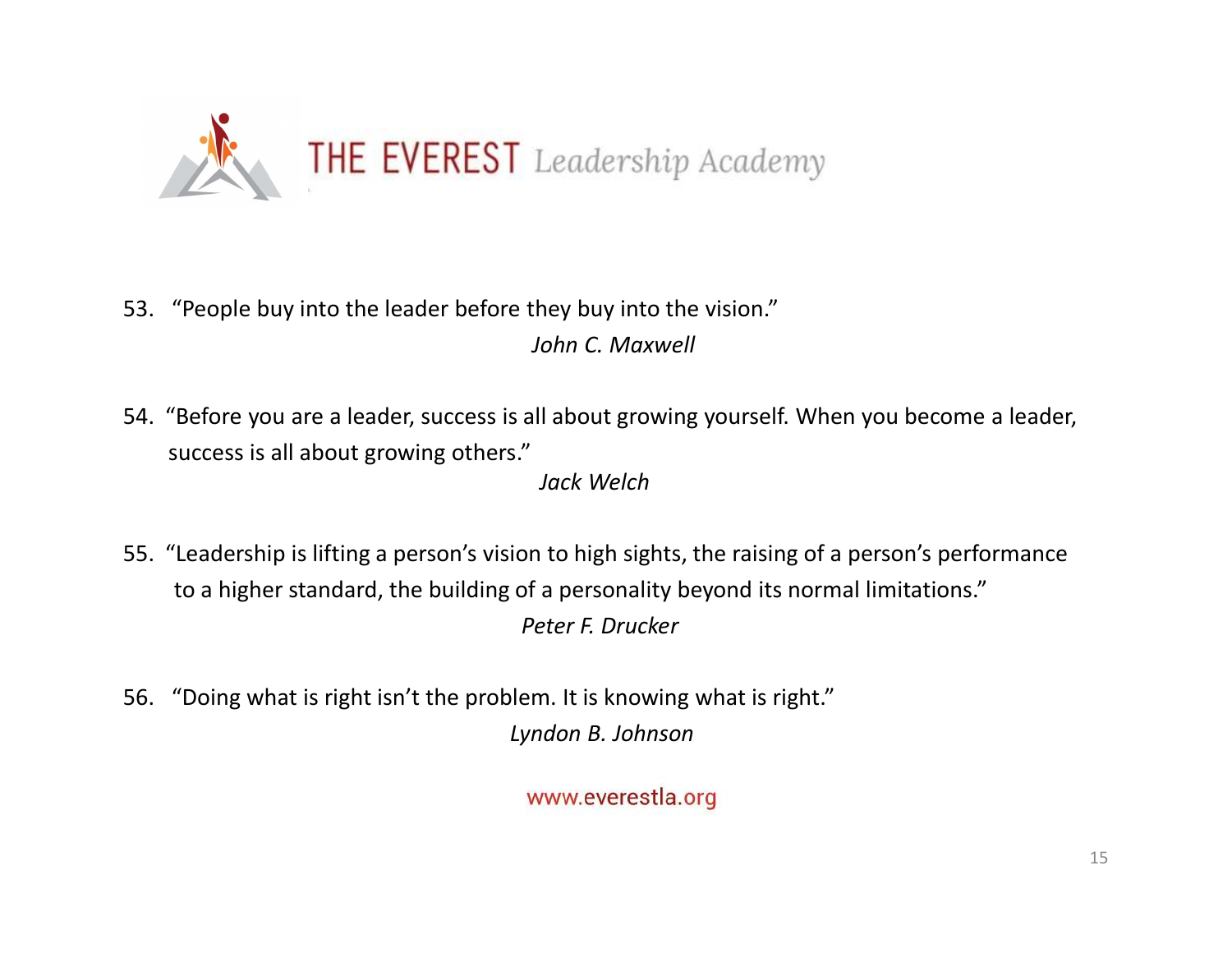

- 57. "Success is not final, failure is not fatal: it is the courage to continue that counts." Winston Churchill
- trail."

Harold R. McAlindon

- 59. "Keep your fears to yourself, but share your courage with others." Robert Louis Stevenson
- 60. "There are two ways of spreading light: to be the candle or the mirror that reflects it." Edith Wharton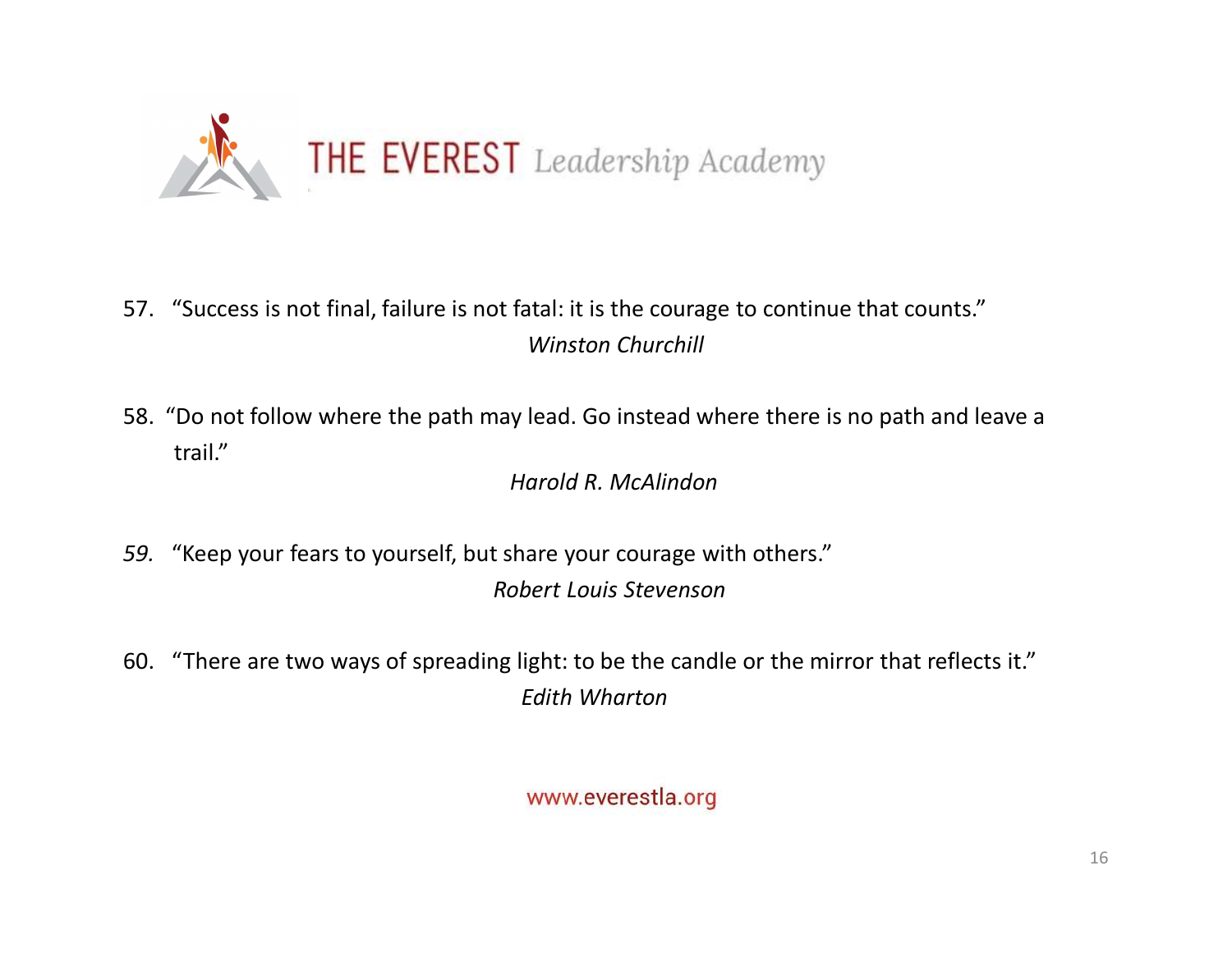

The great teacher inspires."

# William Arthur Ward

- **EVEREST** Leadership Academy<br> **61.** "The mediocre teacher tells. The good teacher explains. The superior teacher demonstrates.<br>
The great teacher inspires."<br>
William Arthur Ward<br> **62.** "Leaders aren't born, they are made. hard work. And that's the price we'll have to pay to achieve that goal, or any goal." Vince Lombardi 61. "The mediocre teacher tells. The good teacher explains. The superior teacher demonstrates.<br>
The great teacher inspires."<br>
William Arthur Ward<br>
62. "Leaders aren't born, they are made. And they are made just like anyth 61. "The mediocre teacher tells. The good teacher explains. The superior teacher demonstrates.<br>
The great teacher inspires."<br>
William Arthur Ward<br>
62. "Leaders aren't born, they are made. And they are made just like anyth
- doing it.

# Andrew Carnegie

look fear in the face. You must do the thing you think you cannot do." Eleanor Roosevelt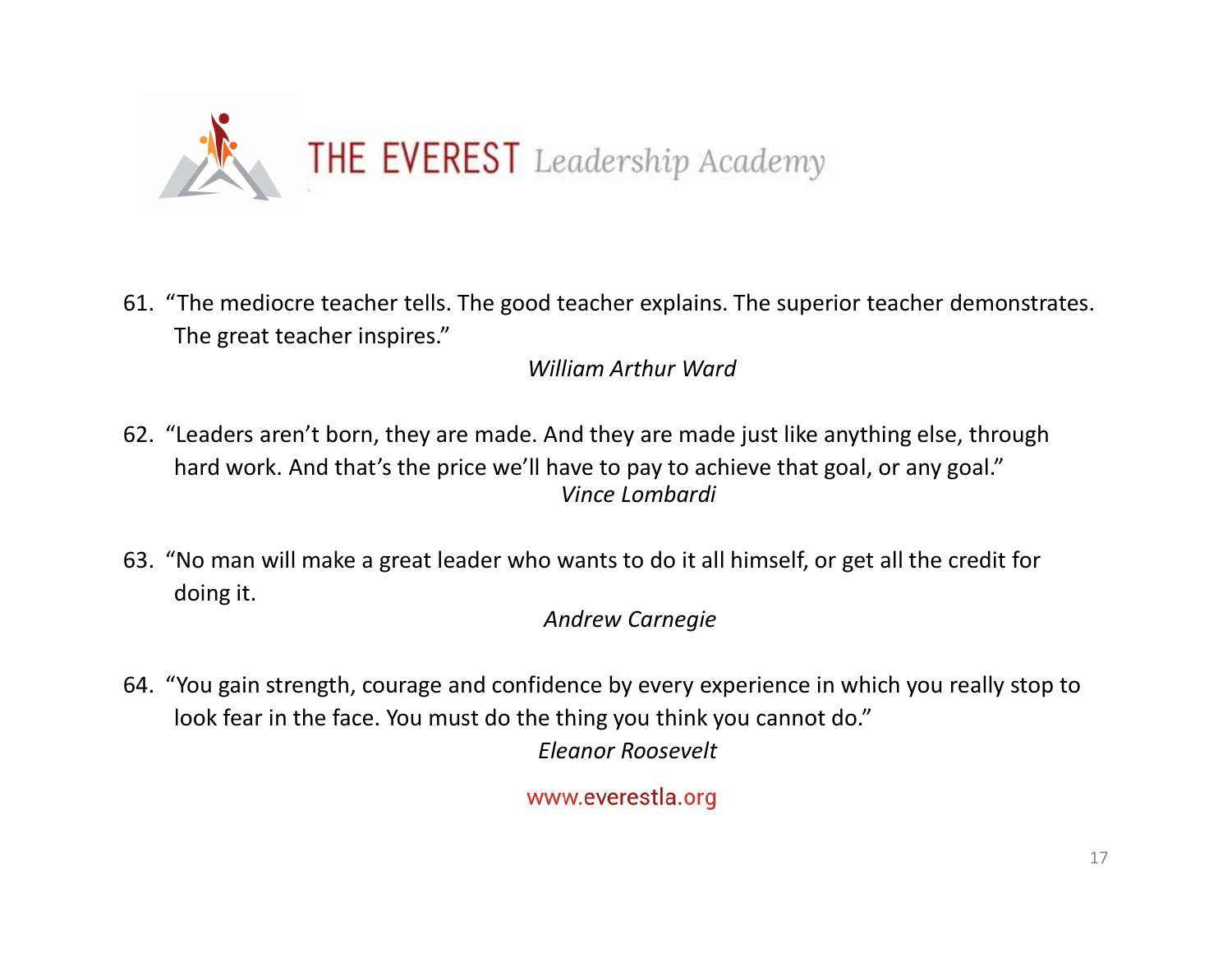

- 65. "You take people as far as they go, not as far as you would like them to go." Jeanette Rankin
- 66. "Leadership and learning are indispensable to each other." John F. Kennedy
- **EXEMPLE ST** Leadership Academy<br>
65. "You take people as far as they go, not as far as you would like them to go."<br> *Senette Rankin*<br>
66. "Leadership and learning are indispensable to each other."<br> *John F. Kennedy*<br>
67. " them."

Carlos Ghosn

68. "Real leadership is leaders recognizing that they serve the people that they lead." Pete Hoekstra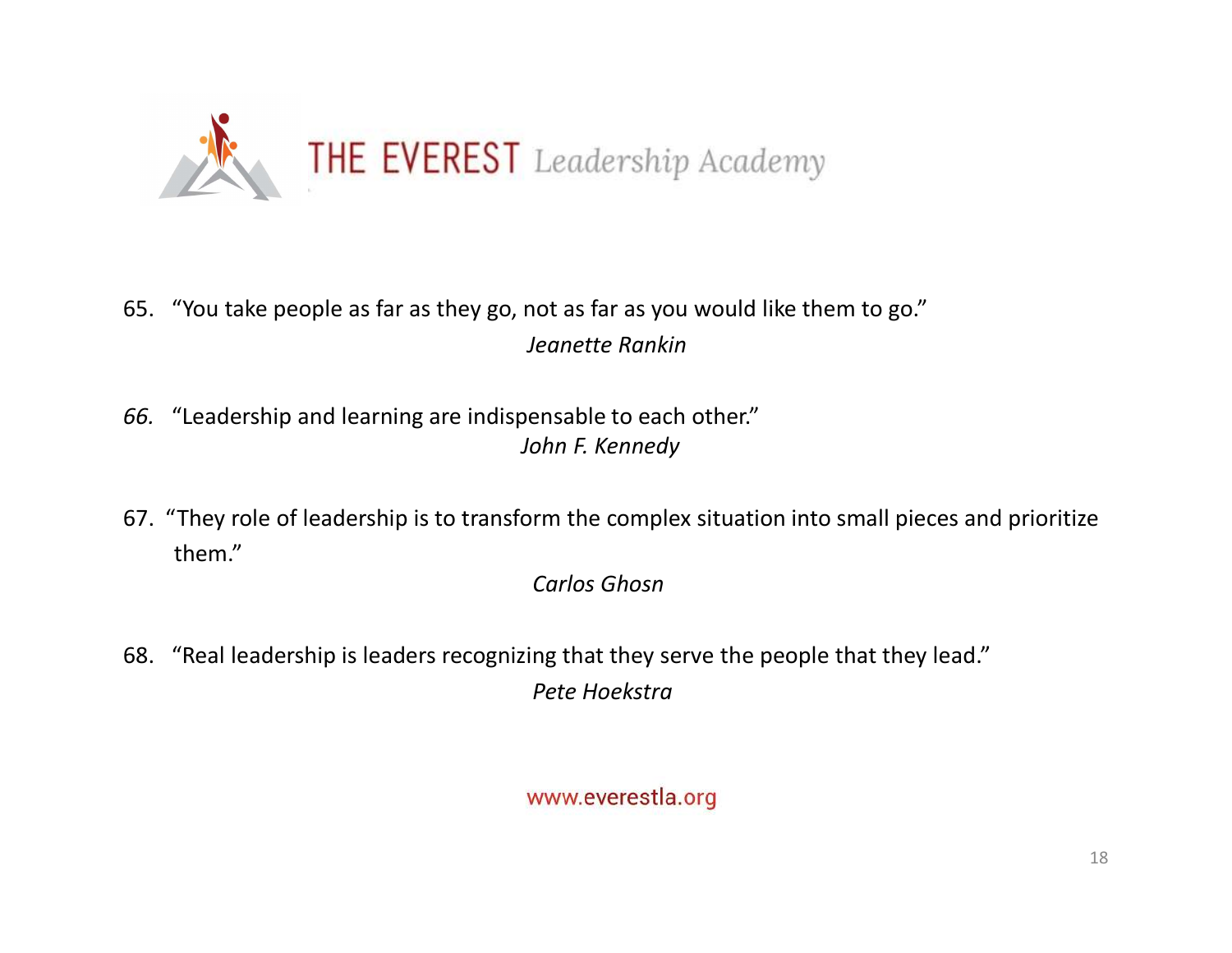

69. "Average leaders raise the bar on themselves; good leaders raise the bar for others; great leaders inspire others to raise their on bar." 72. "Average leaders raise the bar on themselves; good leaders raise the bar for others; great<br>
12. "To do great things is difficult; but to command great things is more difficult."<br>
12. "Ninety percent of leadership is th

Orrin Woodward

- 70. "To do great things is difficult; but to command great things is more difficult." Friedrich Nietzsche
- 71. "Ninety percent of leadership is the ability to communicate something people want." Dianne Feinstein
- it out."

Steven Covey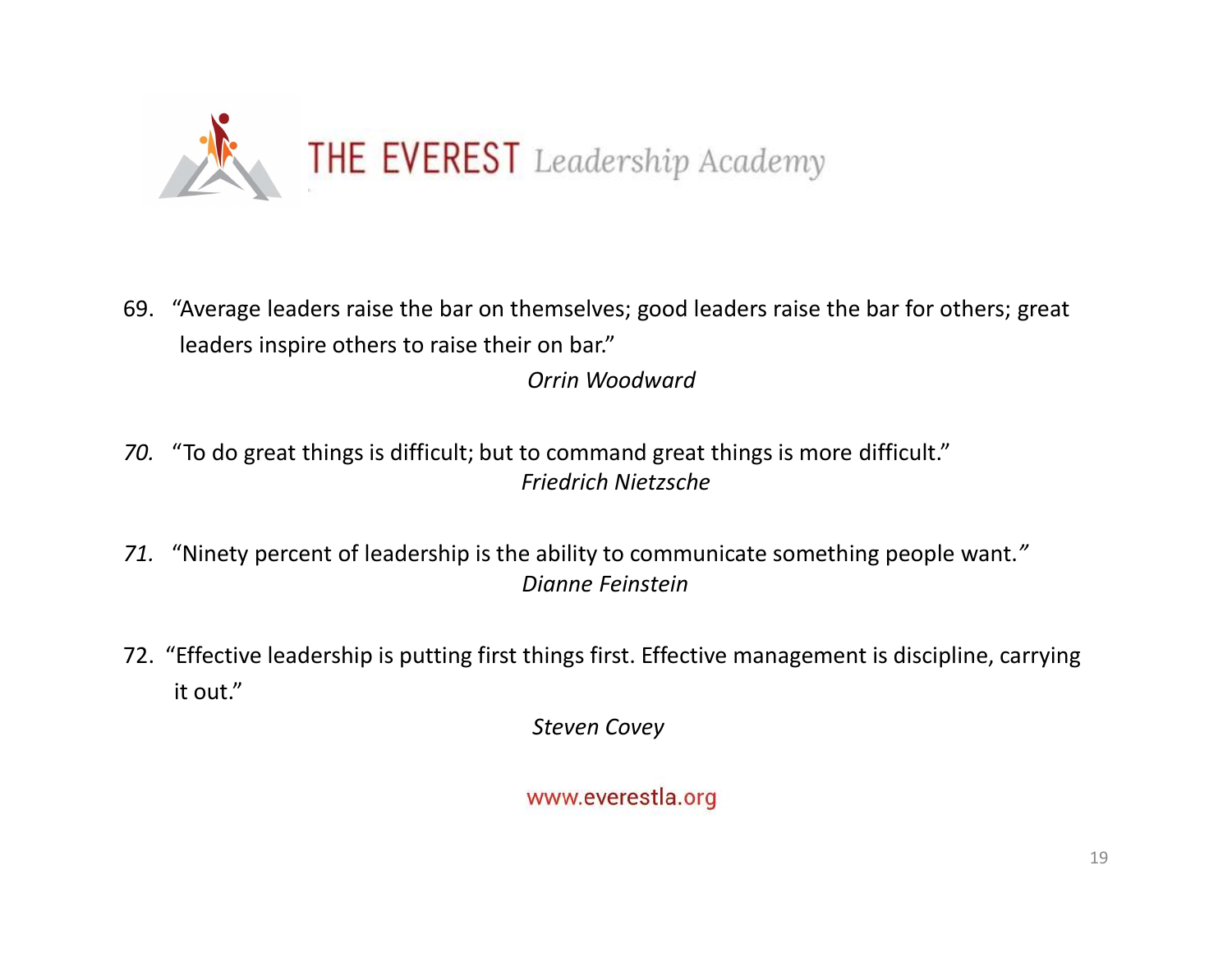

THE EVEREST Leadership Academy<br>
73. "All of the great leaders have had one characteristic in common: it was the willingness to<br>
confront unequivocally the major anxiety of their people in their time. This, and not much<br>
su confront unequivocally the major anxiety of their people in their time. This, and not much else, is the essence of leadership." THE EVEREST Leadership Academy<br>
73. "All of the great leaders have had one characteristic in common: it was the willingness to<br>
confront unequivocally the major anxiety of their people in their time. This, and not much<br>
el 73. "All of the great leaders have had one characteristic in common: it was the willingness to<br>
confront unequivocally the major anxiety of their people in their time. This, and not much<br>
else, is the essence of leadershi

John Kenneth Galbraith

is already there."

John Buchan

wants to do it."

Dwight D. Eisenhower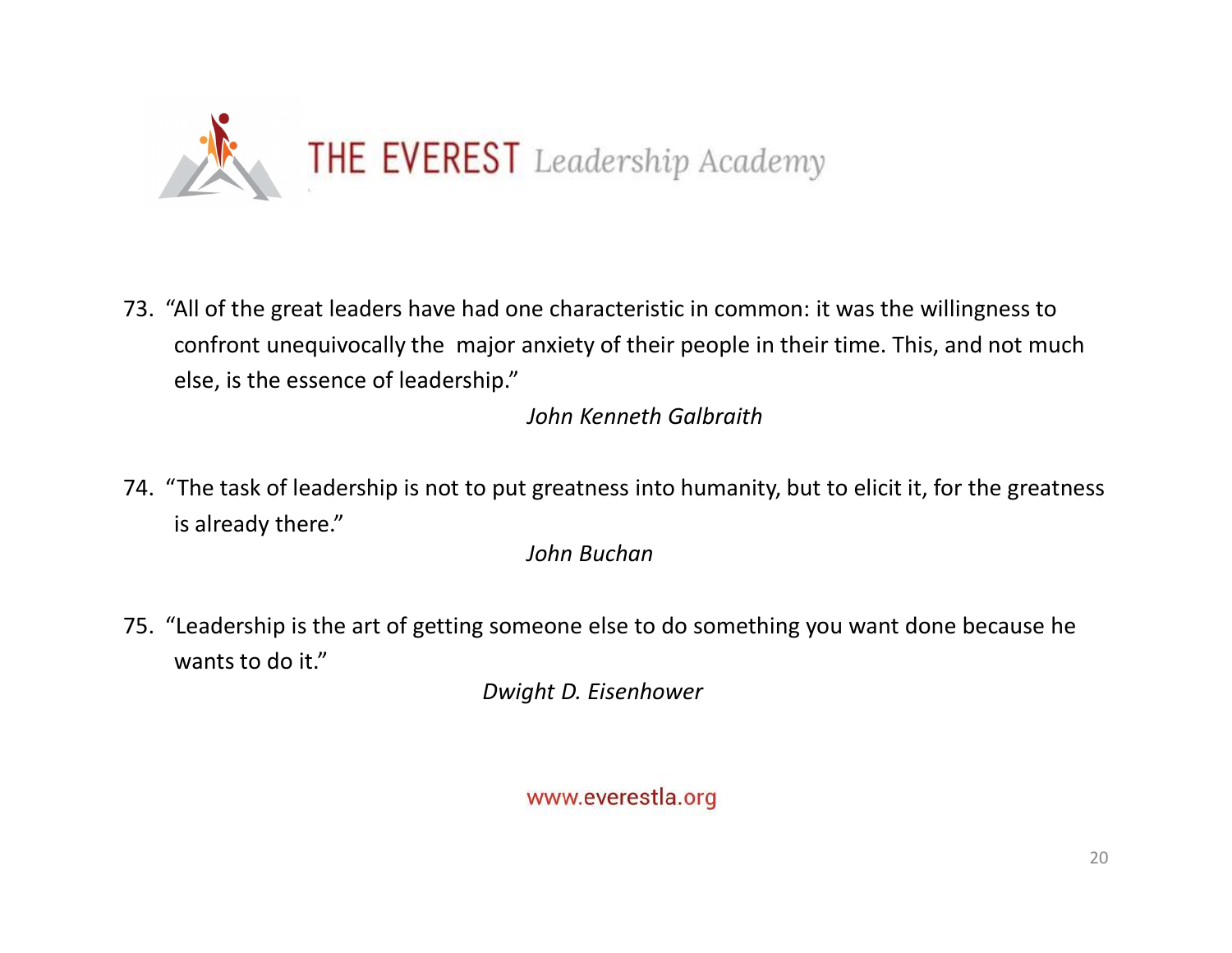

- THE EVEREST Leadership Academy<br>76. "Great leaders are almost always great simplifiers, who can cut through argument, debate,<br>and doubt to offer a solution everybody can understand."<br>Colon Powell and doubt to offer a solution everybody can understand." Colon Powell THE EVEREST Leadership Academy<br>
76. "Great leaders are almost always great simplifiers, who can cut through argument, debate,<br>
and doubt to offer a solution everybody can understand."<br> *Colon Powell*<br>
77. "A leader is not 1992. "The Calculation of the Lines of the Magnetius of the Magnetius of the Tender of the Schon Powell<br>
1993. "A leader is not an administrator who loves to run others, but someone<br>
1998. "Leadership cannot really be taug 76. "Great leaders are almost always great simplifiers, who can cut through argument, debate,<br>
2010 and doubt to offer a solution everybody can understand."<br>
2010 Powell<br>
2010 Powell<br>
2010 Powell<br>
2010 Powell<br>
2010 Powell<br>
- for his people so that they can get on with their jobs." Robert Townsend
- Harold Geneen
- Henry Gilmer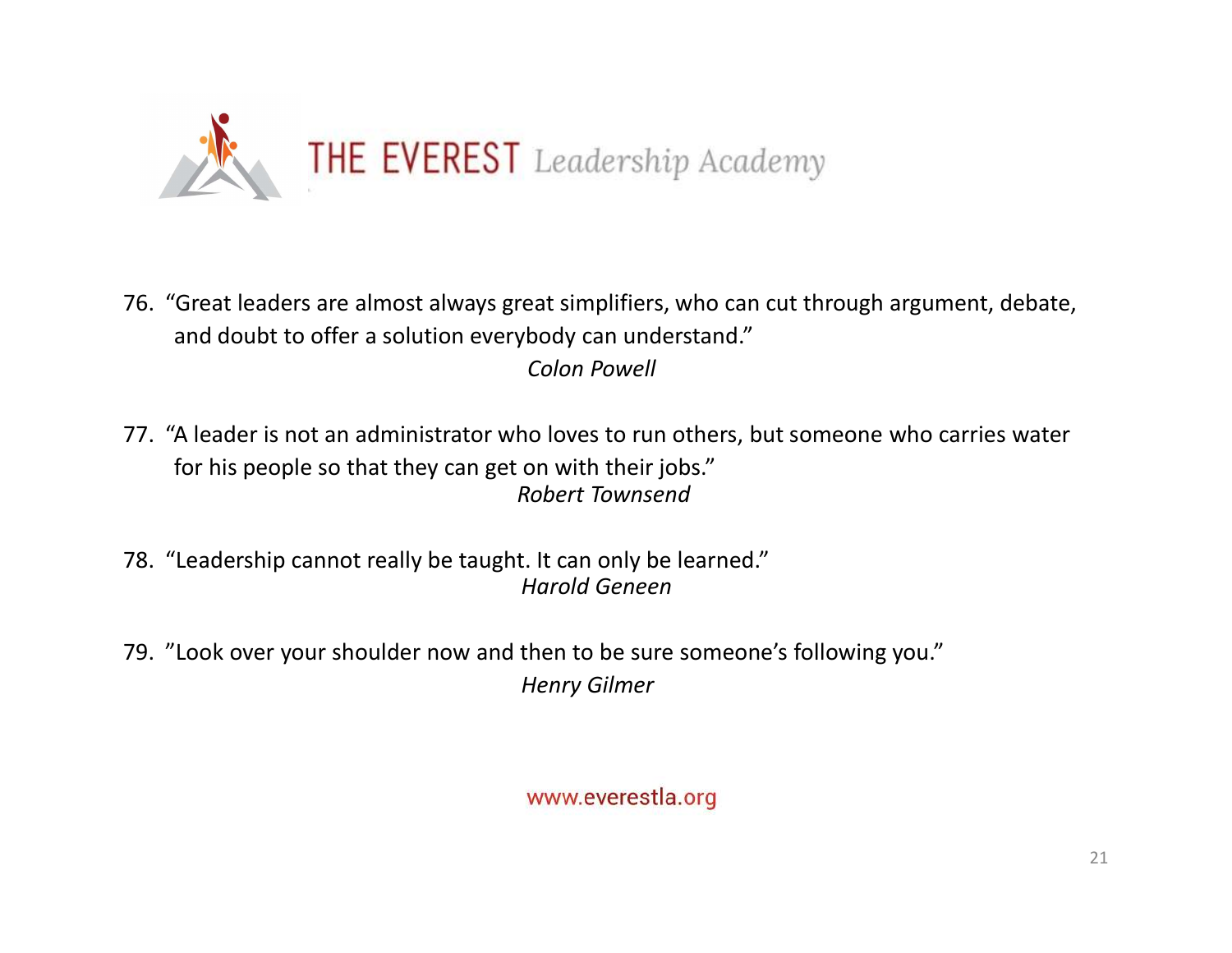

**EVEREST** Leadership Academy<br>
80. "Leadership is not magnetic personality, that can just as well be a glib tongue. It is not<br>
making friends and influencing people,' that is flattery. Leadership is lifting a person's visio making friends and influencing people,' that is flattery. Leadership is lifting a person's vision to higher sights, the raising of a person's performance to a higher standard, the building of a personality beyond its normal limitations." **EXECT ARE INTERT ACT ARE SO A SOLUTE ARE SOLUTE ARE SOLUTE SOLUTE:**<br>
80. "Leadership is not magnetic personality, that can just as well be a glib tongue. It is not making friends and influencing people,' that is flattery.

Peter F. Drucker

- 81. "Innovation distinguishes between a leader and a follower." Steve Jobs
- strengths."

John Zenger

83. "Don't be afraid to give up the good to go for the great." John D. Rockefeller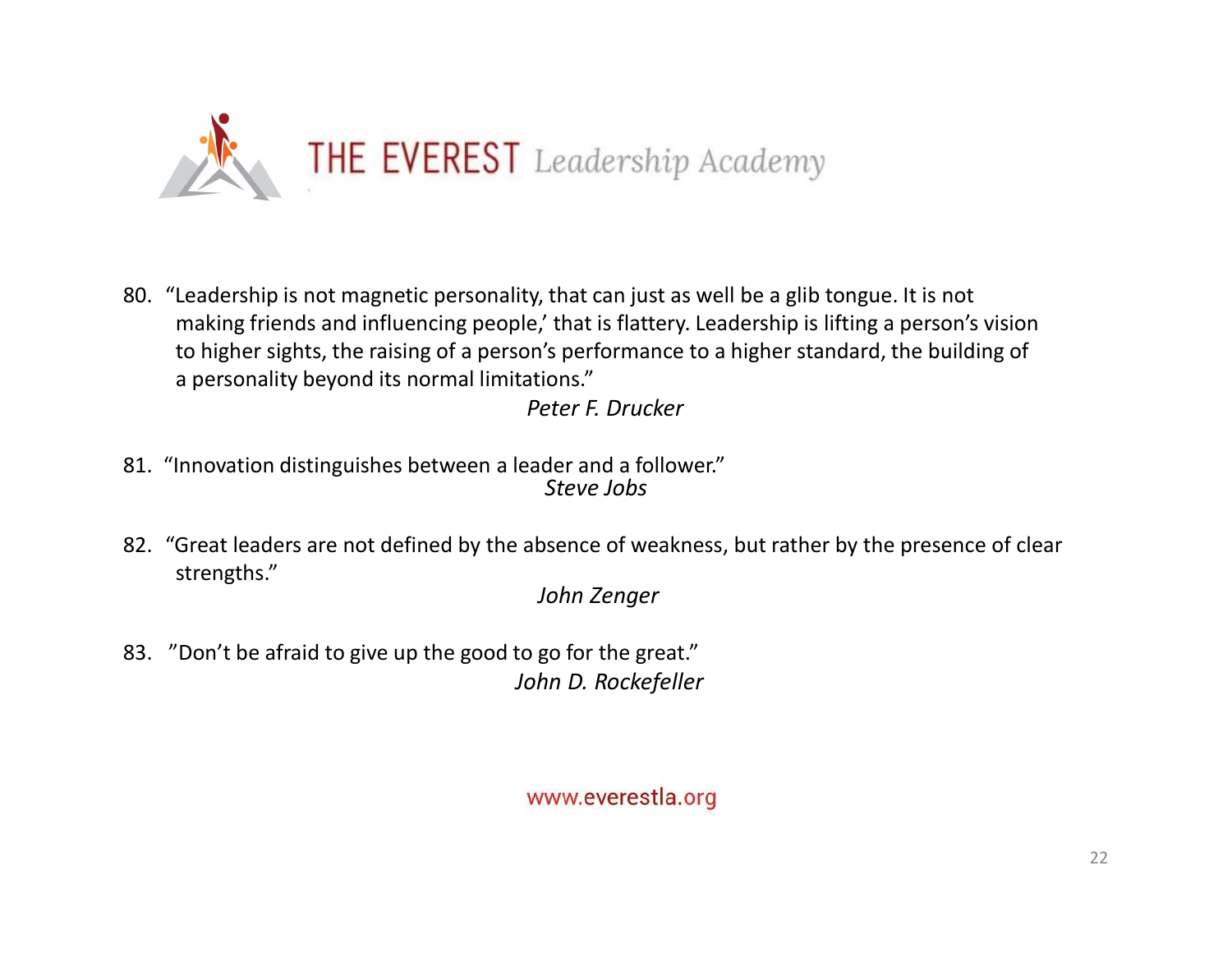

# 84. "Leadership is unlocking people's potential to become better." Bill Bradley

- 85. "The greatest leaders mobilize others by coalescing people around a shared vision." Ken Blanchard
- 86. "The supreme quality of leadership is integrity." Dwight D. Eisenhower
- 87. "The function of leadership is to produce more leaders, not more followers." Ralph Nader
- 88. "Earn to leadership everyday."

Michael Jordan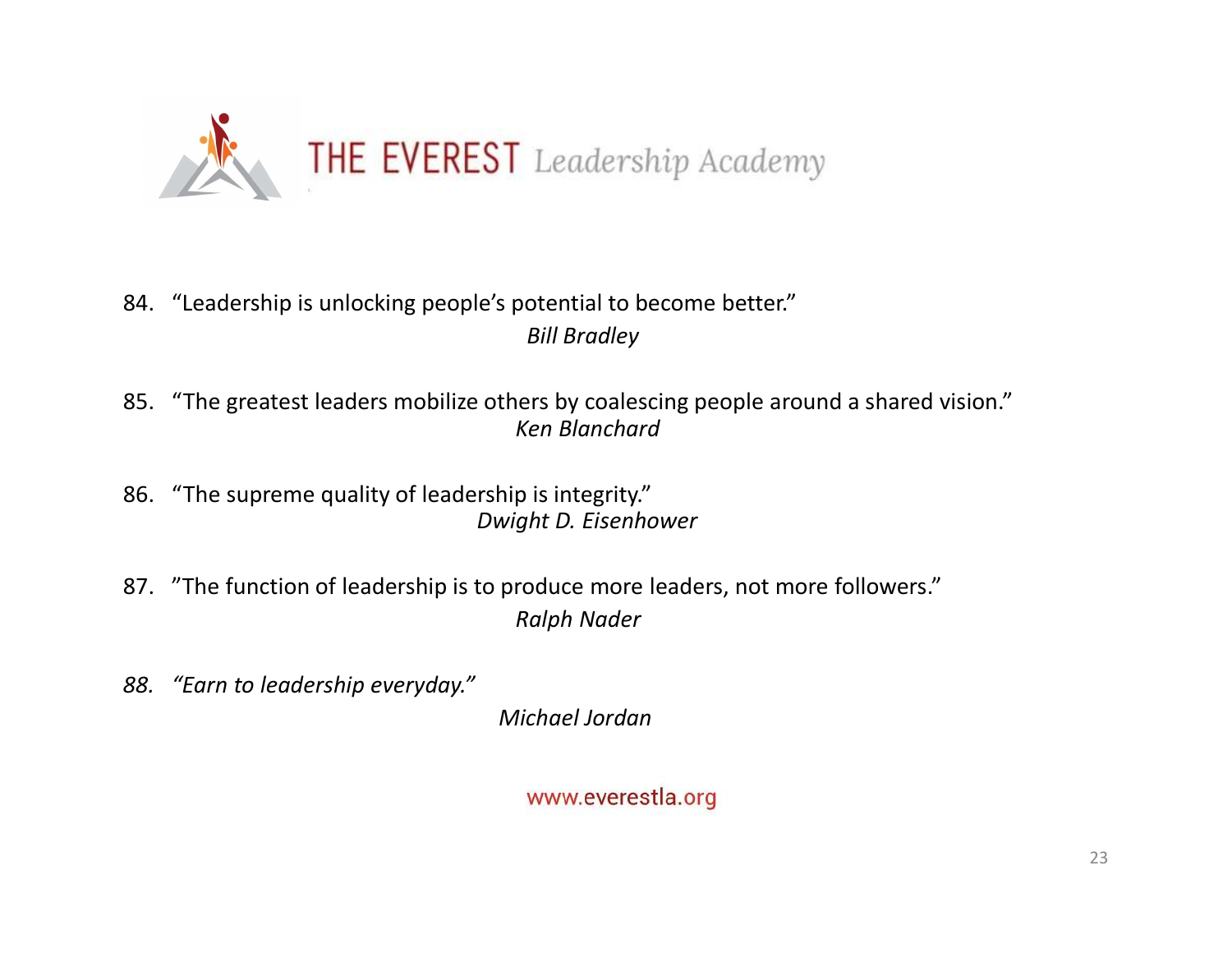

- 89. "As we look ahead into the next century, leaders will be those who empower others." Bill Gates
- 90. "You cannot be a leader, and ask other people to follow you, unless you know how to follow. too."

Sam Rayburn

- 91. "Those who let things happen usually lose to those who make things happen." Dave Weinbaum
- 92. "To handle yourself, use your head; to handle others, use your heart ." Eleanor Roosevelt
- 93. "Nearly all men can stand adversity, but if you want to test a man's character, give him power ." Abraham Lincoln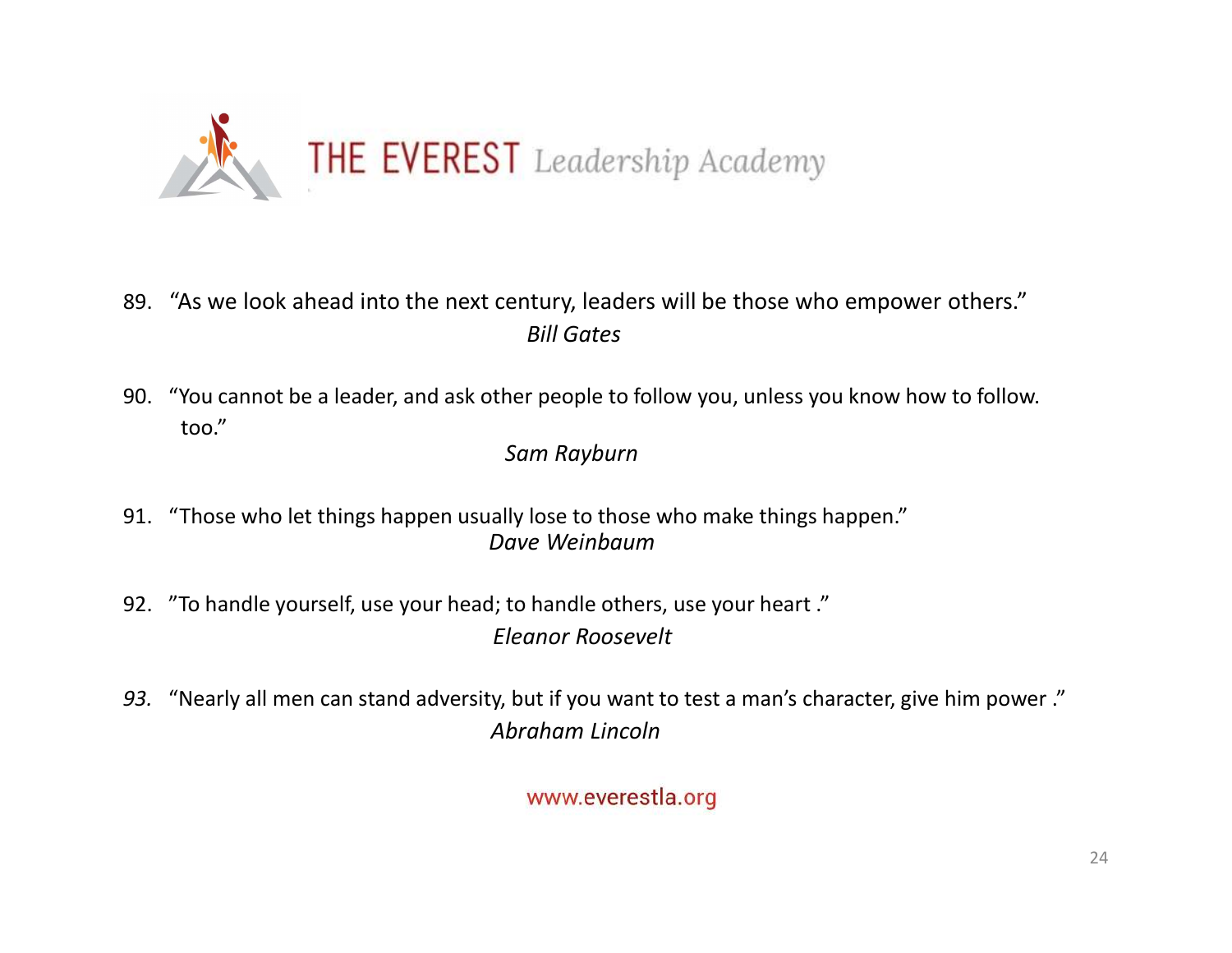

- 94. "Leadership is an ever-evolving position." Mike Krzyzewski
- 95. "You get in life what you have the courage to ask for." Nancy D. Solomon
- 96. " Leadership is an action, not a position." Donald McGannon
- 94. "Leadership is an ever-evolving position."<br>
95. "You get in life what you have the courage to ask for."<br>
96. "Leadership is an action, not a position."<br>
97. "Don't tell people how to do things. Tell them what to do and with their results."

George S. Patton, Jr.